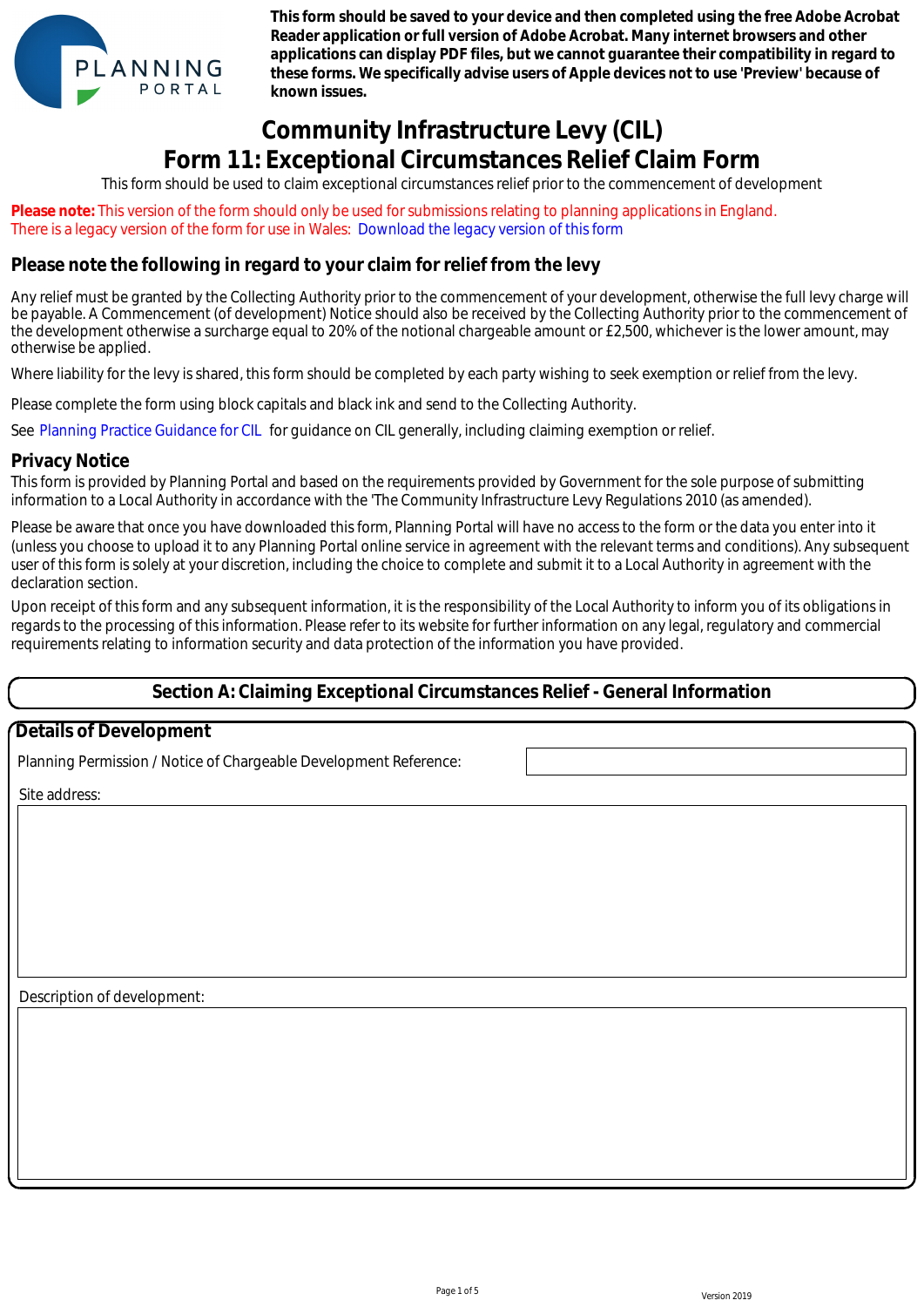| <b>Claimant Name and Address</b>                                              | <b>Agent Name and Address</b>                                                 |  |
|-------------------------------------------------------------------------------|-------------------------------------------------------------------------------|--|
| Title:<br>First name:                                                         | Title:<br>First name:                                                         |  |
| Last name:                                                                    | Last name:                                                                    |  |
| Company<br>(optional):                                                        | Company<br>(optional):                                                        |  |
| Position:                                                                     | House<br>House<br>Unit:<br>suffix:<br>number:                                 |  |
| Company registration no:<br>(where applicable)                                | House<br>name:                                                                |  |
| House<br>House<br>Unit:<br>number:<br>suffix:                                 | Address 1:                                                                    |  |
| House<br>name:                                                                | Address 2:                                                                    |  |
| Address 1:                                                                    | Address 3:                                                                    |  |
| Address 2:                                                                    | Town:                                                                         |  |
| Address 3:                                                                    | County:                                                                       |  |
| Town:                                                                         | Country:                                                                      |  |
| County:                                                                       | Postcode:                                                                     |  |
| Country:                                                                      | Telephone number<br>Extension<br>Country code:<br>number:<br>National number: |  |
| Postcode:                                                                     |                                                                               |  |
| Telephone number<br>Extension<br>Country code:<br>number:<br>National number: | Email address (optional):                                                     |  |
|                                                                               |                                                                               |  |
| Email address (optional):                                                     |                                                                               |  |
|                                                                               |                                                                               |  |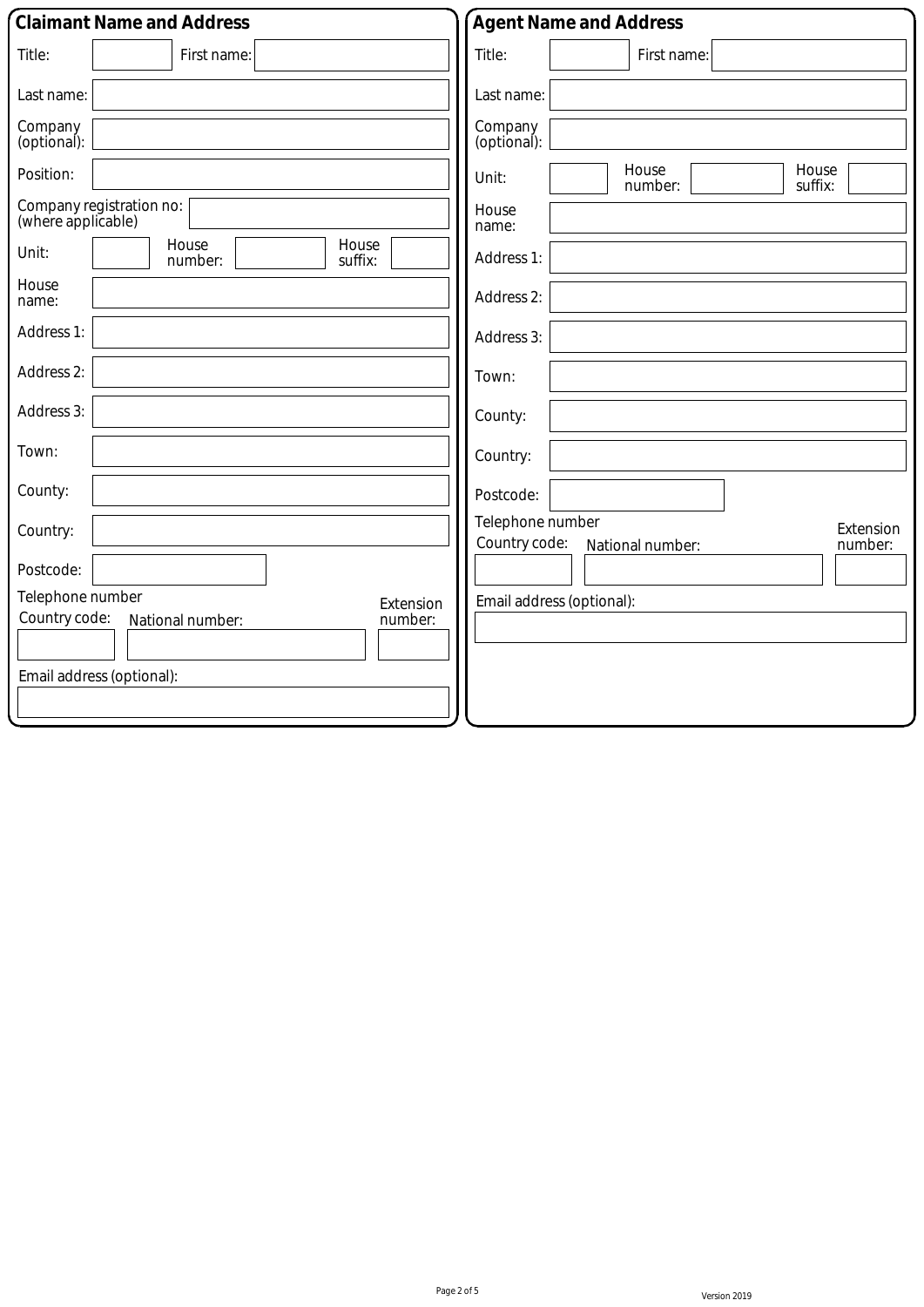# **Section B: Exceptional circumstances relief**

## **Charging Authority Details**

Before completing this form, please check your Charging Authority has decided to accept claims for exceptional circumstances relief in its area

Please state charging authority for chargeable development:

# **Supporting Information for Exceptional Circumstances Relief**

Please provide a summary of why you wish to be considered for exceptional circumstances relief and how you meet the terms of the Charging Authority's exceptional circumstances policy (maximum 500 words):

If relevant, please provide a breakdown of all the activities of your organisation, including any goods or services it trades in and what these are:

### **Application Requirements - Checklist**

Please read the following checklist to make sure you have sent all the information in support of your claim. Failure to submit all information will result in your application not being accepted:

An assessment carried out by an independent person of the economic viability of the chargeable development;

An explanation of why, in the opinion of the claimant, payment of the chargeable amount would have an unacceptable impact on the economic viability of that development. This additional explanation should not be included where the summary provides all the necessary information; and

Where there is more than one material interest in the relevant land, an apportionment assessment.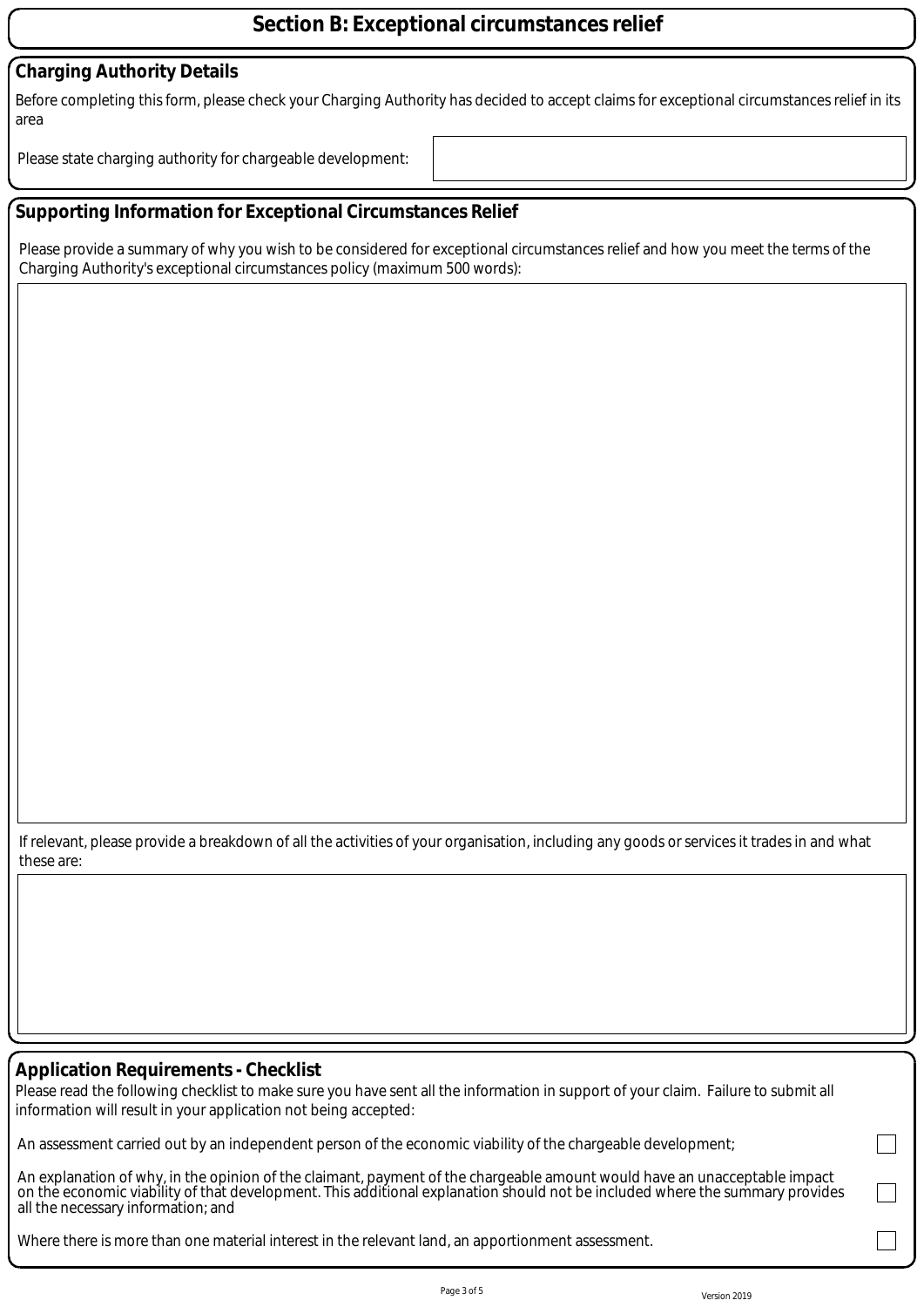| <b>Declaration</b>                                                                                                                              |                                                                                                                                                                                                                                                                            |                    |                                                                                                                                     |                    |  |  |
|-------------------------------------------------------------------------------------------------------------------------------------------------|----------------------------------------------------------------------------------------------------------------------------------------------------------------------------------------------------------------------------------------------------------------------------|--------------------|-------------------------------------------------------------------------------------------------------------------------------------|--------------------|--|--|
|                                                                                                                                                 | I wish to be considered for discretionary exceptional circumstances relief for my portion of the CIL liability.                                                                                                                                                            |                    |                                                                                                                                     |                    |  |  |
|                                                                                                                                                 | I declare that all the below points apply:                                                                                                                                                                                                                                 |                    |                                                                                                                                     |                    |  |  |
|                                                                                                                                                 | I am an owner of a freehold interest in the relevant land or a leasehold interest in the relevant land of 7 years or more from the                                                                                                                                         |                    |                                                                                                                                     |                    |  |  |
|                                                                                                                                                 | date of planning permission first permits the chargeable development; and                                                                                                                                                                                                  |                    |                                                                                                                                     |                    |  |  |
|                                                                                                                                                 | A planning obligation under section 106 of the TCPA 1990 has been entered into in respect of the planning permission referred                                                                                                                                              |                    |                                                                                                                                     |                    |  |  |
|                                                                                                                                                 | to at Section A: General Information; and                                                                                                                                                                                                                                  |                    |                                                                                                                                     |                    |  |  |
|                                                                                                                                                 | The charging authority has approved my choice of independent person to conduct the assessments required to accompany this                                                                                                                                                  |                    |                                                                                                                                     |                    |  |  |
|                                                                                                                                                 | claim; and                                                                                                                                                                                                                                                                 |                    |                                                                                                                                     |                    |  |  |
|                                                                                                                                                 |                                                                                                                                                                                                                                                                            |                    | Copies of this completed form and the accompanying documentation will be sent to any other owners of the relevant land; and         |                    |  |  |
| I understand:                                                                                                                                   |                                                                                                                                                                                                                                                                            |                    |                                                                                                                                     |                    |  |  |
|                                                                                                                                                 | That my claim for relief will lapse where development commences on this chargeable development prior to the charging<br>authority informing me of its decision.                                                                                                            |                    |                                                                                                                                     |                    |  |  |
|                                                                                                                                                 |                                                                                                                                                                                                                                                                            |                    | The meaning of a "disqualifying event" for CIL exceptional circumstances relief and that where a disqualifying event occurs         |                    |  |  |
|                                                                                                                                                 |                                                                                                                                                                                                                                                                            |                    | before or after commencement of development I must inform the collecting authority within 14 days.                                  |                    |  |  |
|                                                                                                                                                 | That a Commencement Notice should also be received by the Collecting Authority prior to the commencement of the<br>development otherwise a surcharge equal to 20% of the notional chargeable amount or £2,500, whichever is the lower amount,<br>may otherwise be applied. |                    |                                                                                                                                     |                    |  |  |
|                                                                                                                                                 |                                                                                                                                                                                                                                                                            |                    |                                                                                                                                     |                    |  |  |
|                                                                                                                                                 |                                                                                                                                                                                                                                                                            |                    |                                                                                                                                     |                    |  |  |
|                                                                                                                                                 |                                                                                                                                                                                                                                                                            |                    | That it is an offence under sections 2 and 3 of the Fraud Act 2006, to commit fraud by false representation, or to fail to disclose |                    |  |  |
|                                                                                                                                                 | information when under a legal duty to do so, and that should this be found to be the case for this declaration or the supporting                                                                                                                                          |                    |                                                                                                                                     |                    |  |  |
|                                                                                                                                                 | information, I could face criminal proceedings.                                                                                                                                                                                                                            |                    |                                                                                                                                     |                    |  |  |
|                                                                                                                                                 | Name - Claimant:                                                                                                                                                                                                                                                           | Date (DD/MM/YYYY): | Or name - Agent:                                                                                                                    | Date (DD/MM/YYYY): |  |  |
|                                                                                                                                                 |                                                                                                                                                                                                                                                                            |                    |                                                                                                                                     |                    |  |  |
|                                                                                                                                                 |                                                                                                                                                                                                                                                                            |                    |                                                                                                                                     |                    |  |  |
|                                                                                                                                                 |                                                                                                                                                                                                                                                                            |                    |                                                                                                                                     |                    |  |  |
| It is an offence for a person to knowingly or recklessly supply information which is false or misleading in a material respect to a charging or |                                                                                                                                                                                                                                                                            |                    |                                                                                                                                     |                    |  |  |
|                                                                                                                                                 |                                                                                                                                                                                                                                                                            |                    | collecting authority in response to a requirement under the Community Infrastructure Levy Regulations (2010) as amended (regulation |                    |  |  |

110, SI 2010/ 948). A person guilty of an offence under this regulation may face unlimited fines, two years imprisonment, or both.